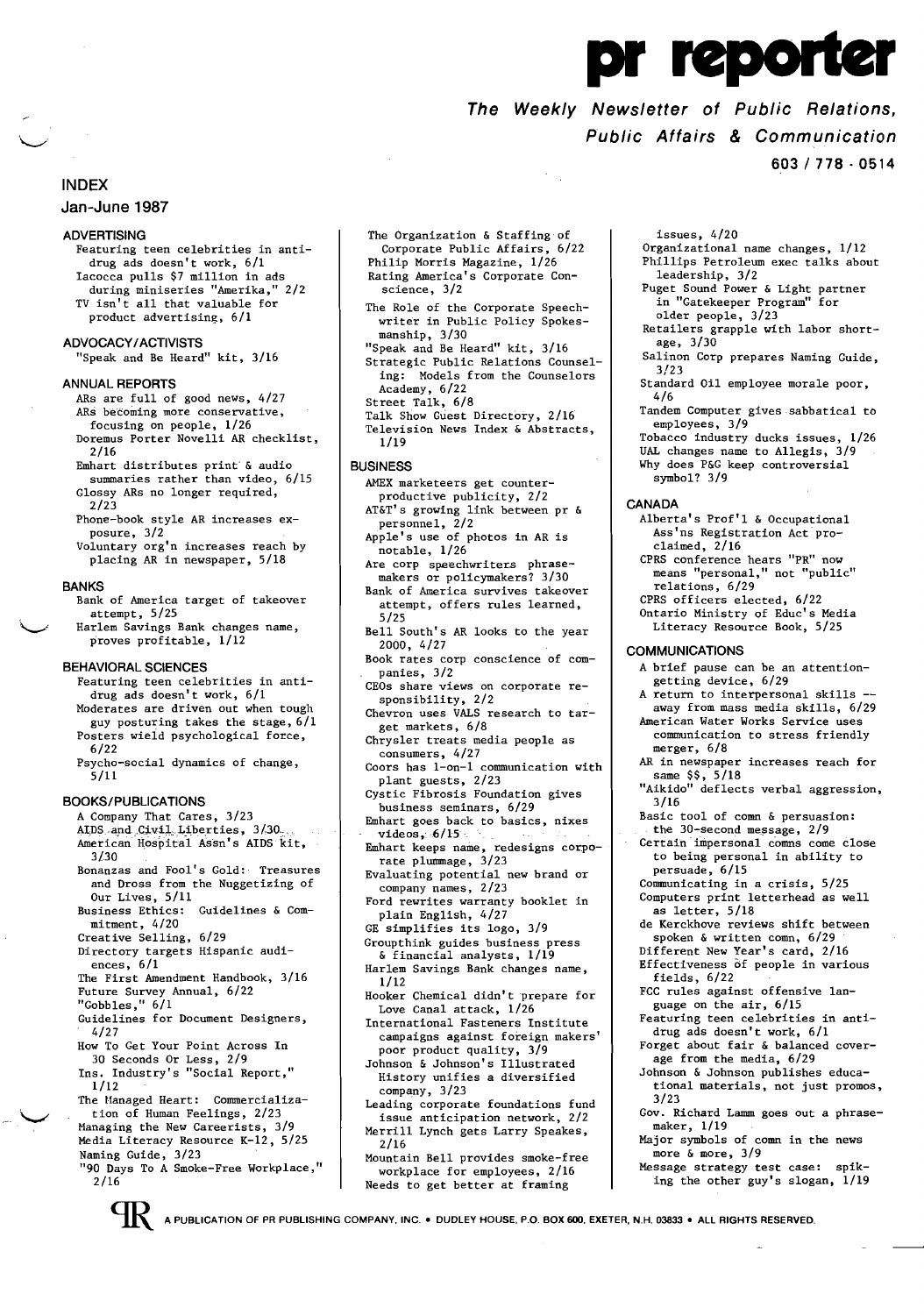# **pr reporter continued** Jan-June 1987

- Newsweek, WSJ, Time misinterpret pr, 5/11
- 1-on-1 comms with guests effective<br>for Coors, 2/23 for Coors, 2/23<br>Organizational name changes for
- comn reasons, 1/12
- Personalized 2-way comn is vital to building relationships, 6/15
- Posters flourish in the battle against comn burnout, 6/22
- Protecting quality magazine in the mail, 3/16
- Pat Schroeder's message strategy, 6/22
- Senate blocks efforts by FCC to dismantle Fairness Doctrine, 6/1
- Supervisors are important comn link, 2/9
- Survey of news directors about VNRs, 6/15
- TV not the power it's thought to be, 6/1
- Thanks to technology "PR" now  $means$  "personal" not "public". relations, 6/29
- 2 ways to promote your firm, 6/8 Would you name a serious newsletter "Gobbles"? 6/1

#### **COMMUNITY RELATIONS**

"Constituency Relations" may be future of public relations, 6/15 House meeting technique, 6/1

#### **COMPUTERS**

- Computerization problems expand challenge to practitioners, 3/16 Computers are a personal medium,  $6/29$
- Computers print letterhead as well as letter, 5/18
- Database of emerging issues, 2/2 Experts warn: computerization is becoming a problem in many areas,  $2/9$
- Media directory available on PC
- compatible diskettes, 3/16 National computer network conducted
- by PRSIG on "New Technology & Public Relations," 5/11 PR body of knowledge headed for computer retrieval, 5/4
- Some advice before jumping into the desktop publishing craze, 3/2

# CONSUMER AFFAIRS/CUSTOMER RELATIONS

- Computer breakdowns affect consumer trust, 2/9
- Constituency relations programs,  $4/27$
- Energy Wattch Program takes to the marger and account to the contract of the mass<br>Guest relations combines mass
- audiences with personal contact,  $2/23$
- House meeting technique is grassroots centerpiece, 6/1
- Influences on consumer shopping,  $2/23$
- Practitioners can't duck service, treatment of customers, 2/23

# **CRISIS MANAGEMENT/COMMUNICATION**

- "Constituency Relations" system provides existing network for seeking support, 6/15
- International Fasteners Institute's foreign competition crisis, 3/9 More org'ns realize need for crisis
- communication plans, 4/20 Rhody's rules for crisis mgmt, 5/25
- Survey shows crisis preparedness largely informal, 6/15

₿.

#### . **DEMOGRAPHICS**

How consumers choose a hospital, 6/29

**DIRECT MAIL**  ,Fundraising style brings in more money, 1/12

# **ECONOMICS**

Economic conditions force cutbacks in corporate pr staffs, 2/16

#### **EDUCATION**

- Calif. Movement for Educational Reform uses house meetings, 6/1 Critical thinking method teaches difference between media & reality, 5/25 Penn State's graphic identity system, 4/20 Portland Pub Schools uses "over-
- night" research, 3/30

#### **EMPLOYEE RELATIONS/COMMUNICATION**

- Boosting employee productivity may reduce services, have long-term hidden costs, 2/23 Computerization may cause harm, 2/9 Employee pay equity, 4/6 Employee relations managers face emotional issue -- smoke-free workplace, 2/16 "Gatekeeper Program" is an employee morale booster, 3/23 Hospital opens day care center for employees' sick children, 6/22 Johnson & Johnson's illustrated history stimulates employee pride, 3/23 Keeping pace with employees seeking "self-actualization," 3/9 Responsibility motivates execs, 3/16
- Standard Oil's employee relations challenge, 4/6

# **FTHICS**

- Ethics abuses, 1/5 Franco speaks publicly about his
- case, 4/13
- John Gnau sentenced, 3/2
- How one firm handles questions on ethics, 4/27
- Organization's ethics sends strong  $mesage, 3/9$
- Videotape, Harvard Business School program advances rising interest<br>in ethics, 4/20
- 

#### **FILMJVIDEO**

Info communicated on video not conducive for reflective study, 6/15 Survey finds what tv stations want in pub service films, 2/2

#### **FINANCIAL/INVESTOR RELATIONS**

ARs no longer required, 2/23 Booklet to prepare execs of companies going public, 6/8 Group think guides business press & financial analysts, 1/19 Major changes in investor community, 4/20

#### **FORECASTING**

Employees seeking "self-actualization" will be key issue by year 2000, 3/9 List of major worries, 6/22 Outlook on computerization, 2/9

# **FUNDRAISING**

Fundraising done during house meetings, 6/1 Giving seminars is new way to interest potential donors, 6/29

Penn State's graphic identity system helps fundraising, 4/20

# **GOVERNMENT** *-:*

- "Dear Abby's" influence helps pass bill, 6/15 Florida enacts 5% tax On services including public relations, *6/8*  Freedom of Information Day, 3/16 Gorbachev sets example,  $3/9$ l, Roch LaSalle resigns from Prime Minister Mulroney's cabinet, 3/2 Presidential conduct on Irangate helps practitioners, 3/9 Senate blocks efforts by FCC to
- dismantle Fairness Doctrine, 6/1
- Larry Speakes offers insights into handling pr for President, 2/l6
- State Scanning Network identifies
- emerging issues, 2/2 Update on Florida's 5% service tax, 6/29

#### **GRAPHICSI PRINTING**

Generating good graphics is difficult, 1/19 Penn State's graphic identity system, 4/20

#### **HEALTHCARE**

Doctors also suffer loss of patient loyalty, 2/2<br>Doctors must get "marketing smart" to survive,  $4/6$ Health & Wellness prgms for employees, public are endemic, 1/12 Healthcare costs are largest burden on families, 5/25 Humor is healthy, 3/16

N.E. Hospital Assembly changes to N.E. Healthcare Assembly, 4/20

#### **HOSPITALS**

- Doctors remain key hospital relationship technique, 6/29 Hospital opens day care for ployees' sick children, 6/22
- "Humor rooms" are being set up in hospitals around the country,  $3/16$
- Phone-book style AR increases exposure for hospital's services,  $3/2$

#### **HUMOR**

......<br>Can't outdo humor of PTL saga, 6/29<br>Humor's power & practical uses; techniques for using, 3/16 Used by Ronald Reagan, 4/6

#### **INTERNATIONAL PUBLIC RELATIONS**

- Amer. Ctr for International Leadership links with Russian counterparts, 3/9
- Report says British companies more sophisticated than Amer. companies in use of pr, 6/8
- Soviets are expert users of pr,
- 1/26

#### **ISSUE MANAGEMENTI ANTICIPATION**

- Building trust is best weapon, 6/29 Citizen diplomats becoming large social movement in arms control talks, 3/9
- talks,  $3/9$ <br>Computerization becoming major prob- $\left($ lem for employee rels, productivity, corp culture, consumer trust, 2/9
- Employees seeking "self-actualization" is emerging challenge, 3/9 Globalization of issues, 1/19 House meetings take issue to
	- grassroots, 6/1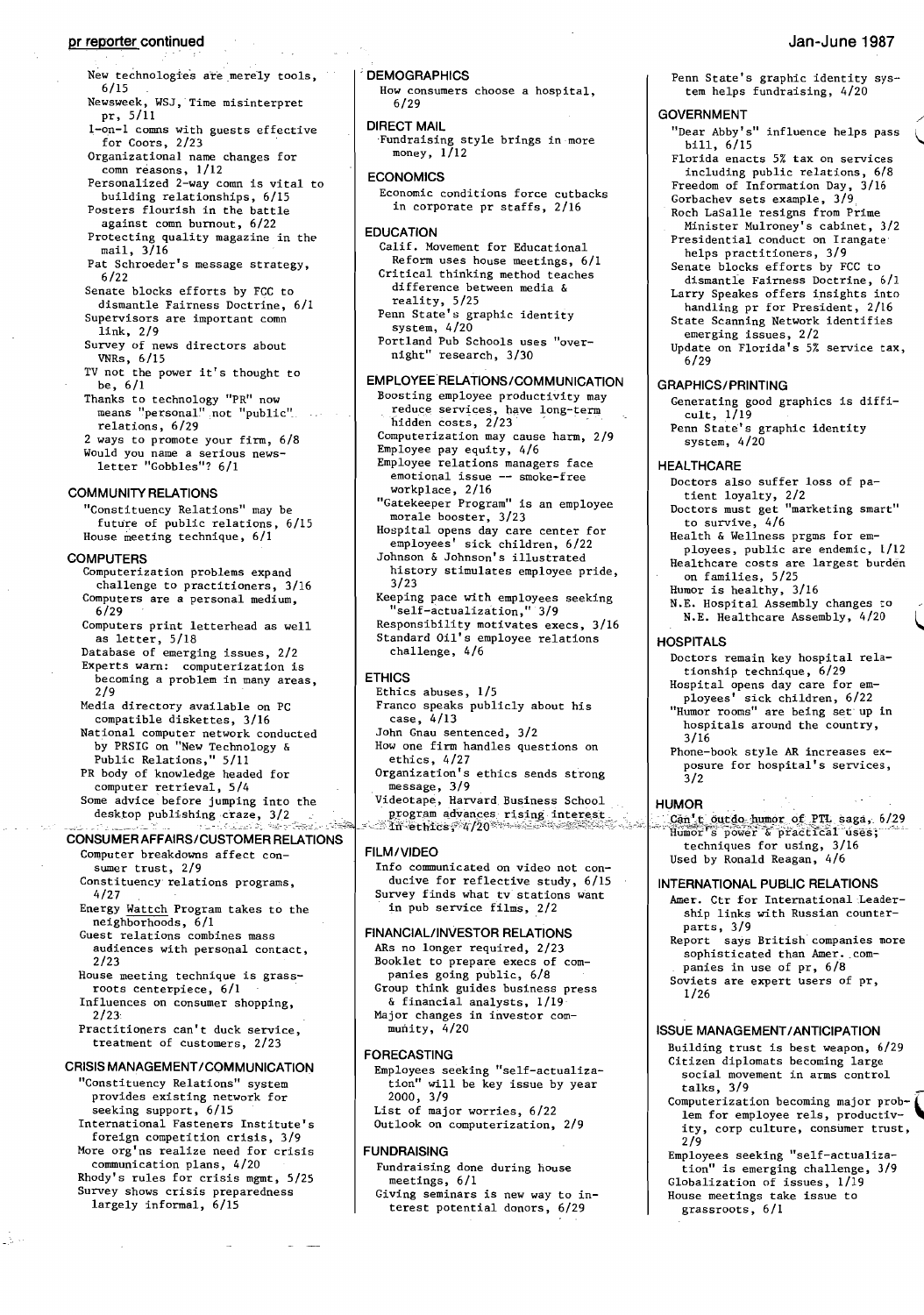#### **pr reporter continued**

- How can practitioners handle sex scandals? 5/18
- International Fasteners Institute fights foreign markets' poor quality, 3/9
- Involve middle mgmt in issue anticipation teams, 4/27
- Issue anticipation techniques used by network of state gov'ts, 2/2 Issues of major concern to public, 4/6
- 1987's major emerging issues, 1/12 No US-wide initiative on media
- literacy issue, 5/25
- Philip Horris Magazine discusses tobacco industry's side of issues, 1/26
- Retailers' labor shortage gives
- early warning example, 3/30 2 cases from Chet Burger, 1/26

#### **LANGUAGE**

- "Black" & "White" are now proper nouns, 2/9
- Changes in language for the worse? 5/4
- Plain English hits the auto industry, 4/27
- Power of choice semantic choices continues, 2/16
- "Public Relations" has become part of the common language, 4/13
- Rising use of healthcare as one word, 4/20
- Women want to be addressed as "Ms." 3/9

#### **MANAGEMENT**

- Constituency Relations Program puts middle mgrs "out there," 4/27 How to manage organizational change,  $\,5/11$ Johnson & Johnson avoids micro-
- management thru decentralization, 3/23 Make mgrs contributors rather
- than barriers, 4/27
- Mgmt's responses to employees seeking "self-actualization," 3/9
- Mgrs must be actively involved in research, 4/13
- Managing conflict with humor, 3/16 Responsibility motivates execs
- more than money, 3/16 Soviet "glasnost" policy is par-
- ticipative technique, 3/9
- "Spousal management," 3/9
- Supervisors are important comn link, 2/9
- Too many managers, not enough leaders, 3/2

#### **MARKETING·**

- AIDS' increasing effect on society is influencing marketing, 5/25 AMEX marketeers get counter-
- productive publicity, 2/2
- Doctors must get "marketing smart" to survive, 4/6
- Instant recognition shortens market penetration time,  $6/1$
- New directory helps target Hispanic .audiences, 6/1
- PR-marketing turf war ending, 2/9 Quality & experience of physicians important in promoting hospitals,
- 6/29 Tools for competing with foreign makers, 3/9

#### **MEDIA: ELECTRONIC**

Analysis shows media not covering public's need-to-know, 1/19 Churches concerned "Amerika" may inspire militaristic attitudes, 2/2

- FCC rules against offensive language on· the air, 6/15 Generating good graphics is dif-
- ficult,  $1/19$ New sitcom about pr man with an
- image problem, 3/23 Senate blocks efforts by FCC to
- dismantle Fairness Doctrine, 6/1 Survey finds what tv stations want
- in pub service films, 2/2 Survey of news directors about
- VNRs, 6/15 Talk Show Guest Directory, 2/16
- TV isn't all that valuable for product advertising, 6/1
- TV not the power it's thought to be, 6/1
- Top 10 stories from 1986 network evening newscasts, 1/19
- Videotape dramatizes situations to help spot ethics dangers, 4/20

#### **MEDIA: GENERAL**

- A return to inter-personal Skills, away from mass media skills, 6/29 Case study shows media attention doesn't affect awareness or opinion, 3/30 Chrysler treats media people as
- consumers, 4/27 Exec survey rates state of media
- relations, 5/11
- Fighting off unfair media coverage by not responding, 3/30
- Forget about fair & balanced cov-
- erage from the media, 6/22
- Have media become voyeurs? 5/18 Journalistic "rules" have changed, 5/18
- Media Directory available on PC compatible diskettes, 3/16
- Media encounters bring gains to Phillips Petroleum, 3/2
- Media not offering real insight, 1/19
- Press failure & "The Search for the Moral Man," 5/18
- Publicity placement as seen by Jonathan Schenker, 1/26 Reagan administration caters to
- tv, ignores newspapers, 2/16 Students spend "more time in media
- world than in school," 5/25 Super targeting in mass media, 4/20 Toughest questions from media are
	- actually simple, 3/23

#### **MEDIA: PRiNT·**

- Accurate & fair business publications, 5/11
- Newsweek, WSJ, Time misinterpret pr, 5/11
- Posters flourish in the battle against comn burnout, 6/22

#### **NONPROFITS**

- Nonprofits become involved in identifying emerging issues, 2/2 People likely to give more when asked for less, 1/12
- Voluntary org'n increases reach by placing AR in newspaper, 5/18

#### **ORGANIZATION DEVELOPMENT**

- Bateman-PRSSA case study on AIDS could be  $0.D.$  tool,  $1/19$ Boosting productivity may reduce
- services, have long-term hidden costs, 2/23
- Developing a culture of professionalism for the profession, 1/5 Flextime & productivity, 5/25
- Mission statement needs complementary pieces, 5/4
- Psycho-social dynamics of change,

#### 5/11

QWL groups, communication sessions etc. now encouraged, 3/9

**Jan-June 1987** 

- Recognizing talent within the or-
- ganization, 2/23 Standard Oil's monster employee
- rels challenge, 4/6
- Top 3 motivators for hiring execs,  $3/16$

# **PERCEPTION MANAGEMENT**

- Avoiding traps when evaluating potential new brand or company names, 2/23 Perceptions speak louder than facts,
- 4/20

#### **PERSUASION**

Certain impersonal comns come close to being personal in ability to persuade, 6/15 Opinion leader influence is at the core of decisionmaking, 6/15

#### **PHILANTHROPY**

Corp contributions policy changing,  $1/12$ 

#### **PHOTOGRAPHY**

Amateur photographers requested by police dep't for its issue anticipation plan, 1/12

#### **PRODUCTIVITY**

- Flextime & productivity, 5/25 Increase of computer use not improving white-collar productivity, 2/9 Productivity increases with pay
- equity, 4/6 Unrelieved stress can lead to low
- productivity, 3/16

# **PSYCHOLOGY**

change,  $5/11$ **PUBLIC AFFAIRS** 

**PUBLIC OPINION** 

bad, 5/25

losing clout, 6/1

lic opinion, .3/30

**PUBLIC RELATIONS: GENERAL**  AMEX marketeers should have deferred to pr dep't to avoid counter-productive publicity, 2/2 American Water Works Service faces

merger challenge, 6/8 Applying public relations to ourselves: Camp Ketchum, 5/4 Are British companies more sophisticated than Amer companies in

Avoiding traps when evaluating potential new brand or company

Being prepared for a media inter-

Chevron's "People Do" campaign in

Ed Block reflects on lessons learned at AT&T, 4/20 Buildings as internal & external

use of pr? 6/8

pr tools, 3/23

names, 2/23

view, 3/23

Posters wield psychological force, 6/22 Understanding & dealing with

"Most powerful" US lobby may be

Hierarchy of public sins, 5/18 Looks on hostile takeovers as

Overnight research to gather pub-

"Speak & Be Heard" kit moves public opinion to action, 3/16 VALS research finds public's opinions of oil company, 6/8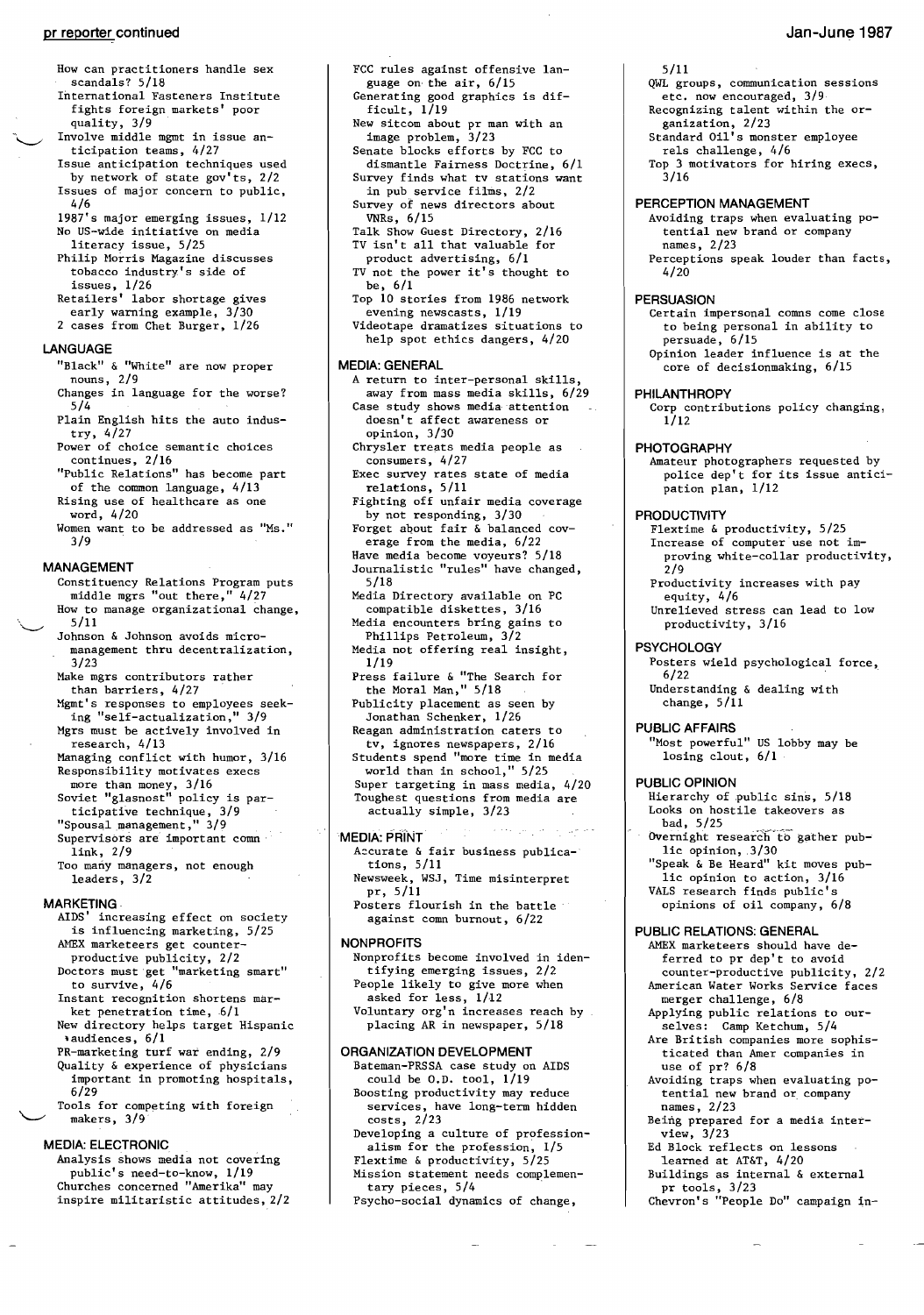#### pr reporter continued

- creases target group awareness, 6/8 Citizen diplomats becoming large social movement, 3/9 "Constituency Relations" may be future of pr, 6/15 Even scandals help name recognition, 5/18 External relations is an asset, 3/2 Florida enacts 5% tax on services including pr, 6/8 Good reputations are so hard to build they can be leased, 6/1 Guidance on current strategies from 5 respected specialists, 1/26 Johnson & Johnson thinks of publics first, 3/23 Johnson & Johnson's 176-pg illustrated history, 3/23 Mathematical evaluation, measurement won't work, 1/26 New technology -- merely tools that may bring risks, 6/15 Opportunity for world-wide exposure, 6/29 Organizations finding mission statement too limited, 5/4 Participation & involvement may help managers be contributers rather than barriers, 4/27 rather than barriers, 4/27<br>Poor service, treatment of customers is a pr failure, 2/23 Posters offer focus, impact & memorability, 6/22 Power of building trust shows in Jim & Tammy Faye saga, 6/29 Public relations is sound biz practice for doctors, 4/6 Response to an incident more powerful than accusation, 5/18 Salinon Corp's Naming Guide, 3/23 Soviets are expert users of pr, 1/26 Larry Speakes offers insights to handling pr for President, 2/16 Student talent creates relationshipbuilding tool, 2/23 Trends in naming, 2/9 2 ways to promote your firm, 6/8 Update on Florida's 5% service tax, 6/29 Useful case studies provided by today's role models, 3/9 PUBLIC RELATIONS: PROFESSION Accreditation now mandatory for'new members of PRSA's Counselors Academy, 6/29 Are corp speech writers phrase makers or policymakers? 3/30 Are negative role models as in structive as positive ones? 1/26 Body of knowledge comes from'many sources, headed for computer  $retrieval, 5/4$ Bill Cantor's 5th annual reading of the profession's pulse, 2/16 Change the meaning of p in "pr" Change the meaning of p in "pr"<br>from public to personal, 6/29 Changes in pr make individual role modeling essential, 1/5 Conference Board relegates "pr" to publicity, 6/22 Counselors case study book shows broad generalist direction, 6/22 Depolarize legal vs. pr, 1/26 "Expert & respected professionals" from prr's 3rd sociometric poll, 1/5 Feminization of the profession may not occur after all, 5/18 Growing link between pr & personnel epitomized by AT&T, 2/2
	- Is the profession finally coming of age? 4/20

#### Is use of "pr" really damaging? 5/11 "Learn how to quantify pr's impact, 2/9

- New interest in licensing, mandatory accreditation, 1/5
- New sitcom about "pr man with an image problem," 3/23
- "Professional culture" vs. "corpo·· rate culture," 1/5
- Public relations depends on leaders, not managers, 3/2
- PR marketing turf war ending, 2/9 PR pros are counselors, not just tactical communicators, 4/20
- Rhetoricians were "the first pr professionals," 6/29
- Salaries stable but could rise by the end of '87, 2/16
- TPRA not entering legislation for pr licensing,  $2/9$
- What constitutes public relations activity, and who decides? 5/4 What practitioners can learn from
- Franco case, 4/13 What to do to make pr's culture a viable tool for all, 1/5

### PUBLIC RELATIONS SOCIETY OF AMERICA

- Accreditation now mandatory for new members of Counselors Academy, 6/29 Assembly & Symposium II takes steps
- to strengthen Code of Professional Standards, 4/27
- Call for Silver Anvil awards entries, 2/16
- District chairs elected; 3/16 1987 Bateman-PRSSA case study on AIDS, 1/19
- PRSA & IABC study merger, 4/13 PRSA 1987 Section chairs elected,
- 3/30 Report of comte on terminology,
- 4/13
- Silver Anvils awarded, 4/6 Task force to study PRSA/IABC merger named, 5/11

#### PUBLICITY/PROMOTIONS

AMEx marketeers get counterproductive publicity, 2/2 In past, publicity & promotion dominated problem-solving, 1/5 Placement as seen by Jonathan Schenker, 1/26 Spoke spersons sought for '87/'88  $-$ Talk Show Guest Directory,  $2/16$ 

### **RELIGION**

Religious org'ns see lack of corporate social responsibility, 2/2

#### RESEARCH

- Communications effectiveness of people in various fields, 6/22 Conference Board reports on public affairs, 6/22 Conflict between young & old a myth, 5/25 Crime poll, 5/25 Crisis comns plans more common, 4/20 Demographic development & labor forecasts in retailing, 3/30 Direct mail fundraising styles compared, 1/12 Exec survey rates state of media relations, 5/11 Featuring teen celebrities in antidrug ads doesn't work, 6/1 Healthcare costs are the single largest burden on families, survey finds, 5/25 Influences on consumer shopping,
	- 2/23
- jor social issues, 1/12 Issues that concern public, 4/6 Hanagers' involvement ensures research validity, 4/13 Nat'l Research Corp survey shows consumers still depend on doctors' advice, 6/29 Nat'l Retail Merchants Ass'n survey, 3/30 Organizational name changes, 1/12 "Overnight" research saves school a pr debacle, 3/30 Personalized 2-way comn is vital to building relationships, 6/15 Report says British companies are more sophisticated than American in use of pr, 6/8 Report shows what motivates execs,  $3/16$ Studies show humor diminishes udies show humor diminishes<br>stress, helps employees do better job, 3/16 Study of CEOs' responsibility to org'n vs. society misleading, 2/2 Survey finds what tv stations want in pub Service films, 2/2 Survey of news directors about VNRs, 6/15 Survey shows crisis preparedness largely informal, 6/15 Survey shows patients concerned rvey shows patients concerned<br>about their doctor relationships, 2/2 Survey shows top female execs want to be addressed as "Ms." 3/9 TV isn't all that valuable for product adv'g, 6/1 TV networks resist accurate evaluation, 3/16 2 studies show feminization of pr may not occur, 5/18 2 successful uses of VALS research, 6/8 VALS undergoing nat'l surveys to test its typology, 6/8 Valuable tidbits from current survey research, 5/25 SOCIAL ISSUES AIDS' increasing effect on society is influencing marketing, 5/25 is influencing marketing, 5/25<br>Insurance industry reports on major social issues, 2/12 1987 Bateman-PRSSA case study on AIDS, 1/19 Opportunity for worldwide exposure; 6/29 2 AIDS pub'ns, 3/30 SOCIAL RESPONSIBILITY Corporate responsibility vs. civic responsibility, CEOs share views, 2/2 "People Do" campaigns showed Chevron helps society & natural resources, 6/8 Pudget Sound Power & Light under takes Gatekeeper'Prgm to help older people, 3/23 Rating America's Corporate Conscience, 3/2 Religious org'ns see lack of'corporate social responsibility, 2/2 **TECHNOLOGY**

Insurance industry reports on ma-

- Computer goofs are pr challenge, 3/16 Don't let pizazz of new tech blind you to policy, message priorities, 6/15
- Keeping human despite advancing technologies, 4/20
- New Technology and Public Relations, 5/11
- PRSIG will be vehicle for computer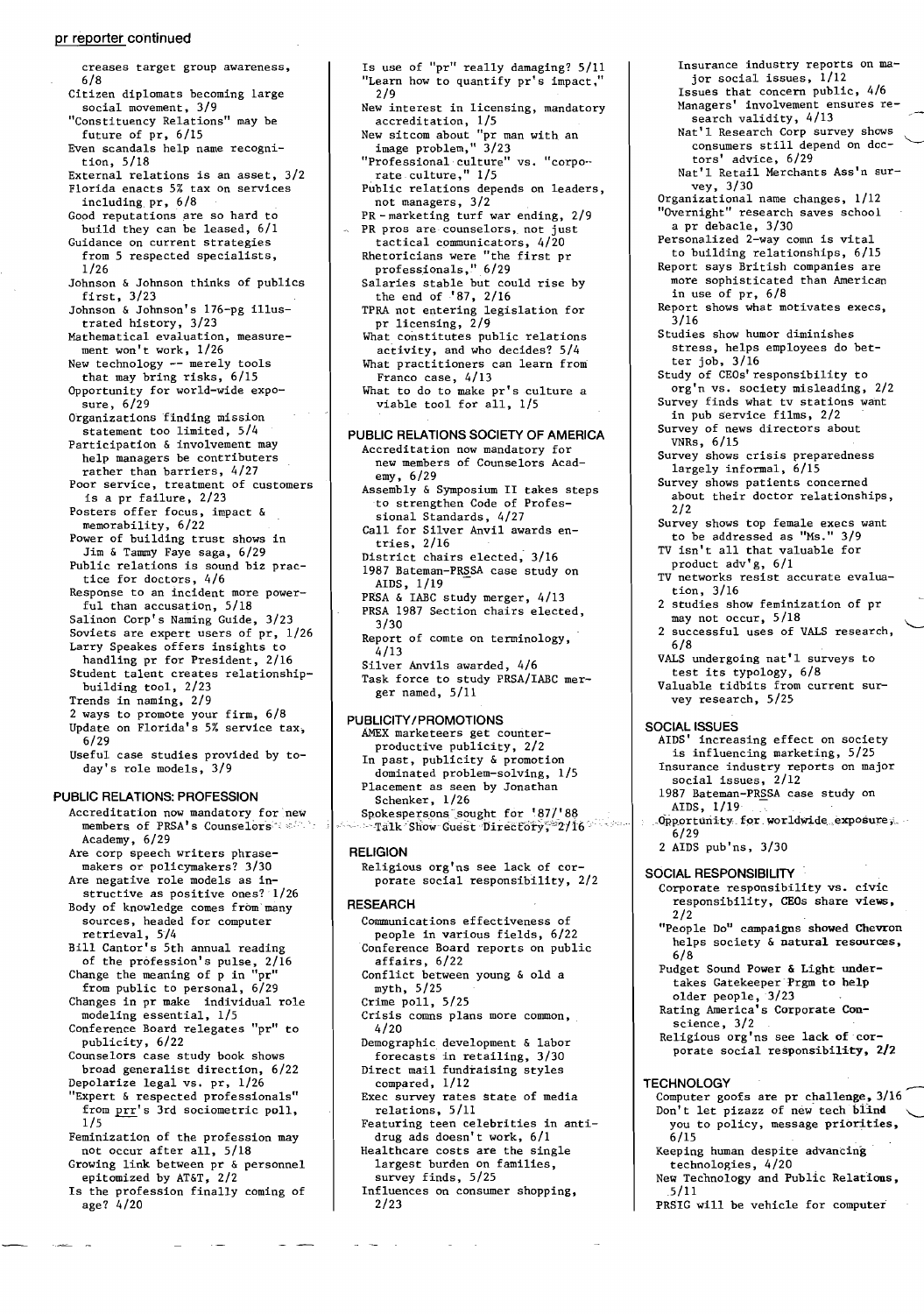#### **pr reporter continued**

retrieval of pr body of knowledge, 5/4 Some advice before jumping into the desktop publishing craze, 3/2 **TRADE/PROFESSIONAL ASSOCIATIONS**  Amer Ass'n of Retired Persons study shows conflict between young & old a myth,  $5/25$ Amer Water Works Service's prgrn wins IABC Gold Quill Award of Merit, 6/8 CPRS conf hears "pr" now means "personal" not "public" relations, 6/29 CPRS, NSPRA, PRSA have comtes for computer retrieval of pr's body of knowledge, 5/4 Guest Relations Ass'n, 2/23 International Fasteners Ass'n campaigns against foreign makers' poor product quality, 3/9 Membership in pr professional societies higher than usually acknowledged, 1/5 Minn Turkey Growers Ass'n publishes "Gobbles," 6/1 NPRN officers elected, 6/1 NSPRA officers elected, 5/11 Nat'l Ass'n of State Units on Aging initiates "Gatekeeper Program," 3/23 Nat'l Retail Merchants Ass'n labor shortage survey, 3/30 Nat'l Rifle Ass'n pushes beyond freedom to have guns, 6/1 PRSA & IABC study merger, 4/13 Task force to study PRSA/IABC merger named, 5/11 TPRA not entering legislation this year, 2/9 "Umbrella Act" to regulate professions & occupations, 2/16 **TRENDS**  AIDS'increasing effect on society is influencing marketing, 5/25 "American Dream" is alive, 5/25 ARs focus on people, becoming more conservative, 1/26 Employees seeking "self-actualization" bring 3 workforce trends, 3/9 Hierarchy of public sins, 5/18 How do you feel about trends in .. naming, 1/12 How insurance industry deals with societai issues, 1/12 Is ypur org' n joining "smoke-free workplace" trend? 2/16 Phil Lesly looks at trends in North American life, 5/11 Media concerned with trends in 9 subject areas, 1/26 Organizational name changes, 1/12

Retailers grapple with labor shortage, 3/30

TV news content indicators of current journalistic trends, 1/19 Trends in corporate names, 2/9

# **UTILITIES**

Amer Water Works Service faces merger challenge, 6/8 Arizona Public Service's Energy Wattch Program takes to the neighborhoods, 6/1 Puget Sound Power & Light undertakes Gatekeeper Prgm, 3/23 **WHO'S WHO IN PUBLIC RELATIONS**  Bernays receives honorary degree, 5/18 Ed Block receives Nat'l PR Profes-

sional Award, 6/1 John Budd named "PR Professional-ofthe-Year" by PR News, 4/20 CPRS officers elected, 6/22 Frank Davis retires, 1/26 Mike Deaver indicted, 3/23 Andrea Eliscu honored, 1/19 David Ferguson named volunteer cnrm of Corp Comn Adivsory Committee, American Red Cross, 2/16 David Ferguson receives 1987 Ball State Nat'1 PR Achievement Award, 5/25 Florida PR Education Foundation elects officers, 1/19 John Gnau sentenced, 3/2 Bill Greener named to Nat'l Secur-

الوج ما بريد الأمريكي

Tugiya<br>Pasa

ity Council, 2/16 Jim Haynes receives TPRA's Golden Spur Award, 3/23 Bill Jones moves from school practitioner into industry, 4/20 Malcolm MacKillop dies, 2/16 Zoe McCathrin teaching at Kent

State, 6/29 Dave Meeker runs for mayor, 2/16 Richard Miller pleads guilty, 5/11 NSPRA officers elected, 5/11 NPRN officers elected, 6/1 PRSA district chairs elected, 3/16 PRSA section chairs elected, 3/30 Jerry Russom dies, 2/16 Beryl Spector dies, 1/19 Jim Strenski elected chrrn, UFla Business Advisory Council, 2/16 TPRA officers elected, 4/13 M. Fredric Volkmann wins CASE Ashmore Service Award, 3/23 Nancy Wolfe, sr practitioner, teaching at UTenn-Knoxville, 6/29 Alden Wood retires, 1/19

**WOMEN** ~~~~

"Ms." 3/9

Church group says miniseries "Amerika" presents static image of women, 2/2 Feminization of pr may not occur after all, 5/18 Productivity increases with pay equity, 4/6 Promotions steadily increasing, 1/12 Pat Schroeder's message strategy targets women, 6/22 Women want to be addressed as